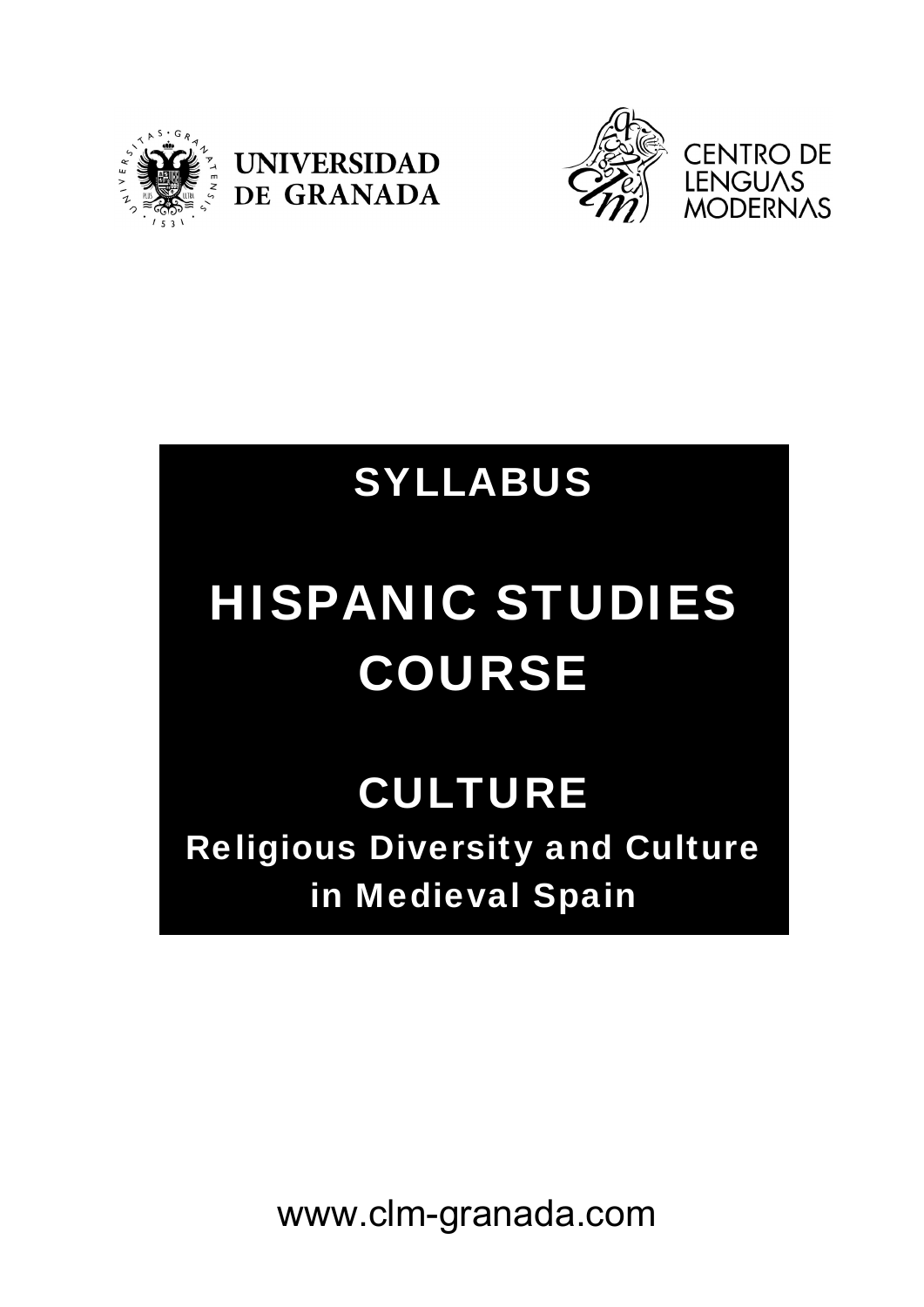#### **RELIGIOUS DIVERSITY AND CULTURE IN MEDIEVAL SPAIN**

#### **General description**

During the Middle Ages, the Iberian Peninsula was inhabited by men and women of the three monotheistic religions: Islam, Christianity and Judaism. These three cultures shared cities and villages, in addition to language and some customs, for many centuries, under both Muslim rule and Christian, and this legacy is part of our cultural heritage. This course aims to contribute to the acquisition of a better knowledge and understanding of the past and of Spanish culture, particularly through the study of the social relations, and religious and cultural backgrounds that were found in the medieval hispanic multicultural societies. Learning more about these phenomena may offer clues to understanding the present. For this reason, we will take a trip through the history of the presence and relationships of the three communities in the Iberian Peninsula, and briefly analyze the fate that each of them met with the coming of the Modern Era.

#### **Content**

#### **I. Introduction. The Iberian Peninsula in ancient times.**

Origins of the Jewish presence in the Iberian Peninsula. Roman Hispania. The Visigoth period. Rules of coexistence and living together: the Council of Elvira

#### **II. The expansion of Islam. Al - Andalus.**

A frontier society.

#### **II. Living under Islamic rule.**

Muslim attitudes towards other religions. The Pact of Omar. Dimmies: Jews and mozárabes. The administrative organization of the aljamas.

#### **IV. Everyday life in al - Andalus.**

The impact of tradition and of religious practice in daily activities. Work

**V. Poetry in al - Andalus.**

The pre-Islamic influence and the creation of new genres. Poetic languages.

**VI. Science and philosophy in Arabic.**

The appropriation of science and Greek-Latin philosophy: a project shared by members of the three religions.

#### **VII. The Christian kingdoms and The conquest.**

Kingdoms and borders.

#### **VIII. Rules of coexistence and living together.**

Mudéjars and Jews. Servis Regis. The position of the Church.

**IX. Living under Christian rule.**

The administrative organization of the aljamas.

**X. Work and tasks of care and management of human life.**

Common spaces and interaction. Material culture and domestic utensils. The experience of women and their interaction with their contemporaries of other religions.

#### **XI.Literature in the Christian kingdoms: attitudes towards minorities.**

The vernacular languages. Cantares de Gesta. The Cantigas de Santa Maria. The Book of Good Love.

#### **XII. Literature in Hebrew.**

Poetry and narrative.

#### **XIII. Science and philosophy in Hebrew.**

Jewish attitudes towards science and philosophy. Astronomy. Medicine.

**XIV. Christian and Jewish art**

Influence of Moorish art and architecture.

**XV. The formation of cultural identities.**

Perception of the self and the other: narratives of legitimation; Sumptuary laws and forms of internal control; visual sources: the image of the Jews in Christian art.

#### **XVI. The events of 1391.**

Forced conversions. Crypto-judaism. The Inquisition.

#### **XVII. 1492, a date to remembe**r

The taking of Granada and its consequences. The edict of expulsion of the Jews.

Cartography of diaspora.

**XVIII. Revolts and expulsion of the Moriscos (1609).**